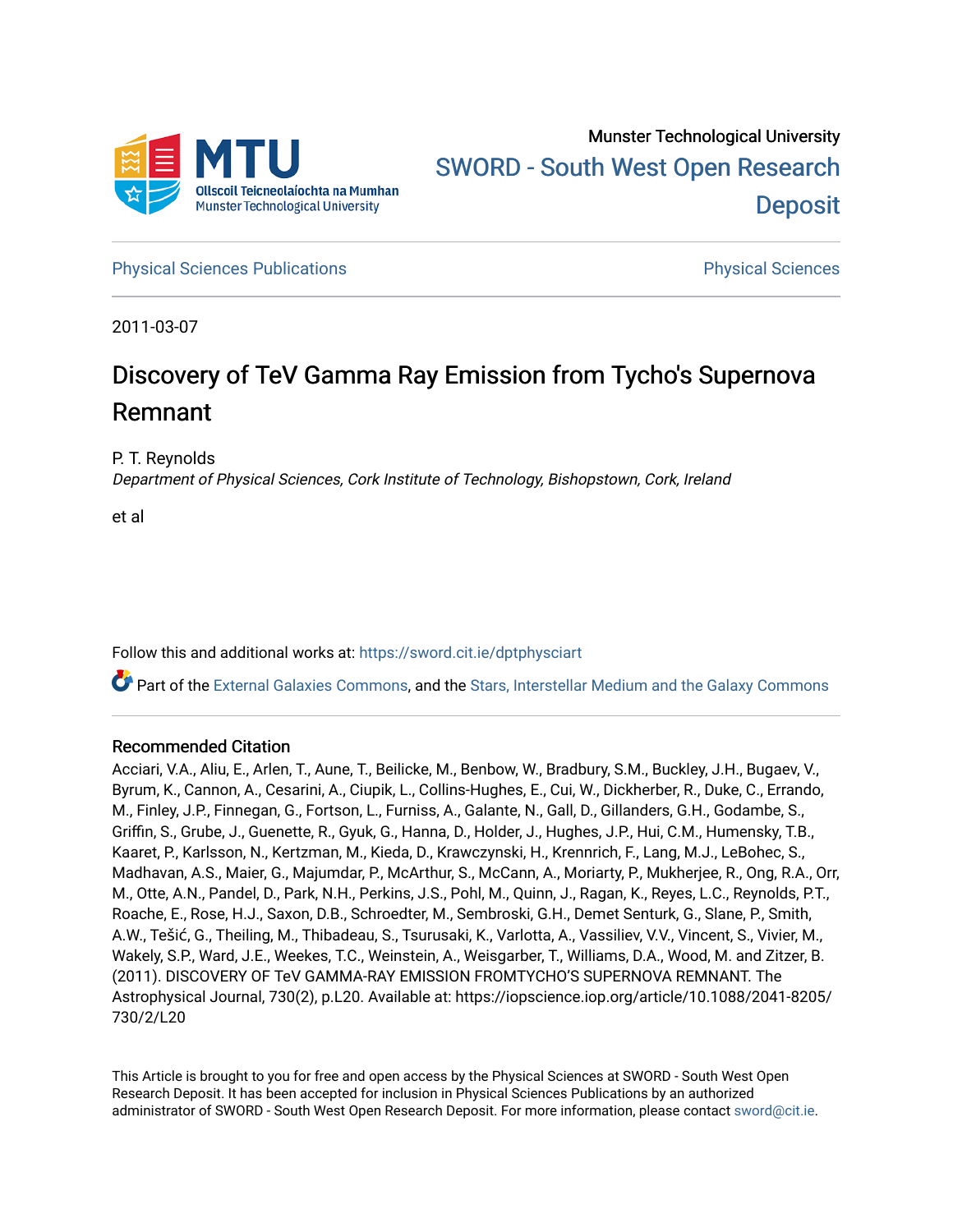## DISCOVERY OF TeV GAMMA-RAY EMISSION FROM *TYCHO*'S SUPERNOVA REMNANT

V. A. Acciari<sup>1</sup>, E. Aliu<sup>2</sup>, T. Arlen<sup>3</sup>, T. Aune<sup>4</sup>, M. Beilicke<sup>5</sup>, W. Benbow<sup>1</sup>, S. M. Bradbury<sup>6</sup>, J. H. Buckley<sup>5</sup>, V. Bugaev<sup>5</sup>, K. BYRUM<sup>7</sup>, A. CANNON<sup>8</sup>, A. CESARINI<sup>9</sup>, L. CIUPIK<sup>10</sup>, E. COLLINS-HUGHES<sup>8</sup>, W. CUI<sup>11</sup>, R. DICKHERBER<sup>5</sup>, C. DUKE<sup>12</sup>, M. Errando<sup>2</sup>, J. P. Finley<sup>11</sup>, G. Finnegan<sup>13</sup>, L. Fortson<sup>10</sup>, A. Furniss<sup>4</sup>, N. Galante<sup>1</sup>, D. Gall<sup>11</sup>, G. H. Gillanders<sup>9</sup> S. GODAMBE<sup>13</sup>, S. GRIFFIN<sup>14</sup>, J. GRUBE<sup>10</sup>, R. GUENETTE<sup>14</sup>, G. GYUK<sup>10</sup>, D. HANNA<sup>14</sup>, J. HOLDER<sup>15</sup>, J. P. HUGHES<sup>16</sup>, C. M. HUI<sup>13</sup>, T. B. HUMENSKY<sup>17</sup>, P. KAARET<sup>18</sup>, N. KARLSSON<sup>10</sup>, M. KERTZMAN<sup>19</sup>, D. KIEDA<sup>13</sup>, H. KRAWCZYNSKI<sup>5</sup>, F. KRENNRICH<sup>20</sup>, M. J. Lang<sup>9</sup>, S. LeBohec<sup>13</sup>, A. S Madhavan<sup>20</sup>, G. Maier<sup>21</sup>, P. Majumdar<sup>3</sup>, S. McArthur<sup>5</sup>, A. McCann<sup>14</sup>, P. Moriarty<sup>22</sup>, R. MUKHERJEE<sup>2</sup>, R. A. Ong<sup>3</sup>, M. Orr<sup>20</sup>, A. N. Otte<sup>4</sup>, D. Pandel<sup>18</sup>, N. H. Park<sup>17</sup>, J. S. Perkins<sup>1</sup>, M. Pohl<sup>21,23</sup>, J. Quinn<sup>8</sup>, K. RAGAN<sup>14</sup>, L. C. REYES<sup>17</sup>, P. T. REYNOLDS<sup>24</sup>, E. ROACHE<sup>1</sup>, H. J. ROSE<sup>6</sup>, D. B. SAXON<sup>15</sup>, M. SCHROEDTER<sup>20</sup>, G. H. SEMBROSKI<sup>11</sup>, G. DEMET SENTURK<sup>25</sup>, P. SLANE<sup>26</sup>, A. W. SMITH<sup>7</sup>, G. Tešić<sup>14</sup>, M. Theiling<sup>1</sup>, S. Thibadeau<sup>5</sup>, K. Tsurusaki<sup>18</sup>, A. Varlotta<sup>11</sup>, V. V. VASSILIEV<sup>3</sup>, S. VINCENT<sup>13</sup>, M. VIVIER<sup>15</sup>, S. P. WAKELY<sup>17</sup>, J. E. WARD<sup>8</sup>, T. C. WEEKES<sup>1</sup>, A. WEINSTEIN<sup>3</sup>, T. WEISGARBER<sup>17</sup>, D. A. WILLIAMS<sup>4</sup>, M. WOOD<sup>3</sup>, AND B. ZITZER<sup>11</sup> <sup>1</sup> Fred Lawrence Whipple Observatory, Harvard-Smithsonian Center for Astrophysics, Amado, AZ 85645, USA <sup>2</sup> Department of Physics and Astronomy, Barnard College, Columbia University, NY 10027, USA <sup>3</sup> Department of Physi <sup>4</sup> Santa Cruz Institute for Particle Physics and Department of Physics, University of California, Santa Cruz, CA 95064, USA<br><sup>5</sup> Department of Physics, Washington University, St. Louis, MO 63130, USA<br><sup>6</sup> School of Physics <sup>9</sup> School of Physics, National University of Ireland Galway, University Road, Galway, Ireland  $^{10}$  Astronomy Department, Adler Planetarium and Astronomy Museum, Chicago, IL 60605, USA <sup>11</sup> Department of Physics, Purdue <sup>13</sup> Department of Physics and Astronomy, University of Utah, Salt Lake City, UT 84112, USA<br><sup>14</sup> Physics Department, McGill University, Montreal, QC H3A 2T8, Canada<br><sup>16</sup> Department of Physics and Astronomy and the Bartol <sup>21</sup> DESY, Platanenallee 6, 15738 Zeuthen, Germany<br><sup>22</sup> Department of Life and Physical Sciences, Galway-Mayo Institute of Technology, Dublin Road, Galway, Ireland<br><sup>23</sup> Institut für Physik und Astronomie, Universität Pots

*Received 2010 November 24; accepted 2011 February 14; published 2011 March 7*

## ABSTRACT

We report the discovery of TeV gamma-ray emission from the Type Ia supernova remnant (SNR) G120.1+1.4, known as *Tycho*'s SNR. Observations performed in the period 2008–2010 with the VERITAS ground-based gamma-ray observatory reveal weak emission coming from the direction of the remnant, compatible with a point source located at 00<sup>h</sup>25<sup>m</sup>27<sup>*s*</sup>0, +64°10'50" (J2000). The TeV photon spectrum measured by VERITAS can be described with a power law  $dN/dE = C(E/3.42 \text{ TeV})^{-\Gamma}$  with  $\Gamma = 1.95 \pm 0.51_{\text{stat}} \pm 0.30_{\text{sys}}$  and  $C = (1.55 \pm 0.43<sub>stat</sub> \pm 0.47<sub>sys</sub>) \times 10<sup>-14</sup>$  cm<sup>-2</sup> s<sup>-1</sup> TeV<sup>-1</sup>. The integral flux above 1 TeV corresponds to ~0.9% of the steady Crab Nebula emission above the same energy, making it one of the weakest sources yet detected in TeV gamma rays. We present both leptonic and hadronic models that can describe the data. The lowest magnetic field allowed in these models is ∼80*μ*G, which may be interpreted as evidence for magnetic field amplification.

*Key words:* gamma rays: general – ISM: individual objects (G120.1+01.4, Tycho=VER J0025+641)

*Online-only material:* color figures

#### 1. INTRODUCTION

The object G120.1+1.4, commonly called *Tycho*'s supernova remnant (SNR), is the historical relic of a supernova which was first observed in 1572. Recent spectral analysis of the light echo from the explosion (Krause et al. [2008\)](#page-6-0) has confirmed the long-standing conjecture (see, e.g., Ruiz-Lapuente [2004\)](#page-6-0) that the event was a Type Ia supernova.

At 438 years old, *Tycho* is young among Galactic SNRs and is well studied at many wavelengths. It has a radio spectral index of 0*.*65 and a flux density at 1.4 GHz of 40*.*5 Jy (Kothes et al. [2006\)](#page-6-0). A hint of spectral curvature, consistent with nonlinear shock acceleration, and a slightly flatter radio spectrum (0.61) has also been reported (Reynolds & Ellison [1992\)](#page-6-0). Radio images show a clear shell-like morphology with enhanced emission along the northeastern edge of the remnant (Dickel et al. [1991;](#page-5-0) Stroman & Pohl [2009\)](#page-6-0).

X-ray images reveal strong non-thermal emission concentrated in the SNR rim (Hwang et al. [2002;](#page-5-0) Bamba et al. [2005;](#page-5-0) Warren et al. [2005;](#page-6-0) Katsuda et al. [2010\)](#page-5-0). Thin filamentary X-ray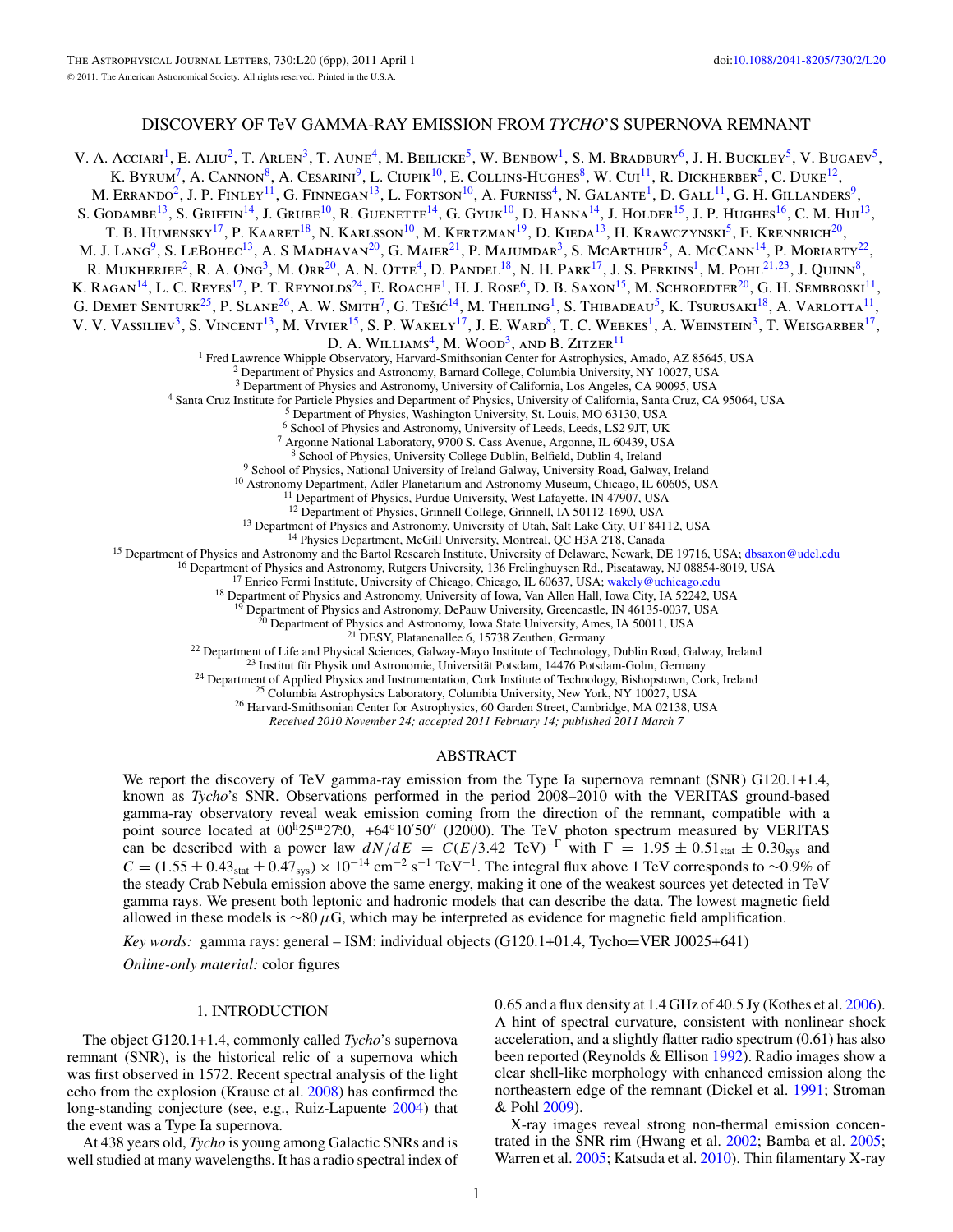structures in this region have been interpreted as evidence for electron acceleration (Hwang et al. [2002;](#page-5-0) Bamba et al. [2005;](#page-5-0) Warren et al. [2005\)](#page-6-0). This is supported by radio spectral tomography studies (Katz-Stone et al. [2000\)](#page-6-0) and by the detection of X-rays up to energies of 30 keV (e.g., Tamagawa et al. [2009\)](#page-6-0), which implies the presence of electrons up to at least ∼10 TeV.

The global expansion rate of the remnant, measured at many wavelengths (Kamper & van den Bergh [1978;](#page-5-0) Reynoso et al. [1997;](#page-6-0) Katsuda et al. [2010\)](#page-5-0), is consistent with an object transitioning into the Sedov phase. However, many of these studies have noted that the northeast quadrant of the remnant is expanding at a lower rate than the rest of the object. This has been attributed by some to interactions with a nearby highdensity cloud, which has been studied through its H<sub>I</sub> and CO emissions (Reynoso et al. [1999;](#page-6-0) Lee et al. [2004;](#page-6-0) Cai et al. [2009\)](#page-5-0).

Distance estimates for *Tycho* have varied. Estimates which combine measurements of proper motion with shock velocities inferred from  $H_{\alpha}$  line widths tend to favor distances near ∼2*.*5 kpc (Chevalier et al. [1980;](#page-5-0) Smith et al. [1991,](#page-6-0) [1992\)](#page-6-0). On the other hand, the distance derived from the light echo spectrum (Krause et al. [2008\)](#page-6-0) is  $3.8^{+1.5}_{-1.1}$  kpc, and H<sub>I</sub> absorption studies (Schwarz et al. [1995\)](#page-6-0) yield  $4.5 \pm 0.5$  kpc. A recent X-ray study combining ejecta velocities with proper motion studies yields  $4.0 \pm 1.0$  kpc (Hayato et al. [2010\)](#page-5-0). The apparent association with a molecular CO cloud has not produced an unambiguous distance estimate (e.g., Lee et al. [2004;](#page-6-0) Cai et al. [2009\)](#page-5-0), due to the complex velocity field in the direction of the Perseus arm, where *Tycho* appears to be located. For the same reason, estimates based on the H<sub>I</sub> measurements may be considered controversial. Finally, Völk et al. ([2008\)](#page-6-0) derive a lower limit of 3.3 kpc, based on the previous non-detection of *Tycho* in TeV gamma rays.

It is worth noting that many of the shorter distance estimates rely on assumptions about the post-shock proton temperature's relationship to the shock velocity in the case of adiabatic expansion (see also Strom [1988\)](#page-6-0). These assumptions may not be valid in the presence of efficient particle acceleration, as discussed, for instance, in Helder et al. [\(2009\)](#page-5-0).

Claims of such efficient nuclear particle acceleration have indeed been made (e.g., Warren et al. [2005;](#page-6-0) though see also Lee et al. [2010\)](#page-6-0), based on detailed studies of the shock front and contact discontinuity locations. Drawing on this result and on their own detailed simulations, Völk et al.  $(2008)$  $(2008)$  claim that a detection of gamma rays from *Tycho* would represent "incontrovertible" evidence of nuclear particle acceleration in SNRs. More generally, TeV gamma-ray observations probe the high-energy end of the underlying parent particle distributions and, especially in conjunction with measurements at other wavelengths, can help constrain the associated acceleration mechanics (see, e.g., Kaaret et al. [2009\)](#page-5-0).

*Tycho* has been observed several times at gamma-ray energies, with no credible detections previously reported. In the GeV regime, the source does not appear in either the first *Fermi* Large Area Telescope (LAT) catalog (Abdo et al. [2010\)](#page-5-0) or the third EGRET catalog (Hartman et al. [1999\)](#page-5-0). Upper limits in the TeV range have been presented by the Whipple Collaboration (Buckley et al. [1998\)](#page-5-0), the HEGRA Collaboration (Aharonian et al. [2001\)](#page-5-0), and the MAGIC Collaboration (Carmona et al. [2009\)](#page-5-0). This last limit is the most constraining, with a 3*σ* (where  $\sigma$  indicates standard deviations) flux upper limit of about 1.7% of the steady Crab Nebula flux above 1 TeV. All of the TeV limits assume a gamma-ray source located at the center of the remnant.

In this Letter, we report the discovery by VERITAS of TeV gamma-ray emission from *Tycho*'s SNR.

#### 2. VERITAS INSTRUMENT AND OBSERVATIONS

VERITAS is an array of four 12 m imaging atmospheric Cherenkov telescopes located at the Fred Lawrence Whipple Observatory in southern Arizona (1.3 km a.s.l., N 31◦40 , W 110◦57 ). Each of the telescopes has a camera comprising 499 photomultiplier tubes covering a 3*.* ◦5 total field of view. The array is sensitive to photon energies between 100 GeV and 30 TeV, with an energy resolution of ∼15% and an angular resolution per event of ∼0<sup>°</sup>. The array has been fully functional since 2007 September. In summer 2009, telescope T1 was relocated, improving the sensitivity and angular resolution of the array (Perkins et al. [2009\)](#page-6-0). Prior to this reconfiguration, VERITAS was capable of detecting a point source with 1% of the flux of the Crab Nebula at the  $5\sigma$  level in less than 50 hr. After moving T1, such a source can be detected in less than 30 hr.

VERITAS observations of *Tycho* spanned two epochs, from 2008 October to 2009 January and from 2009 September to 2010 January. All observations were taken in "wobble mode" in which the telescopes are pointed to a position  $0^\circ$ . 5 offset from the source position. The offset direction is sequentially varied from run to run between the four cardinal directions. Approximately equal amounts of data were acquired from each offset position. This technique allows for the collection of data with a simultaneous estimate of the background. From the period between 2008 October and 2009 January, a total of 21.9 hr of data were retained after quality cuts on weather conditions and operational stability. The mean zenith angle of these data is 35◦. Between 2009 September and 2010 January, an additional 44.7 hr of data were analyzed after quality cuts. The mean zenith angle of this data set is 39◦. Note that the second season's data set was taken with the new array configuration, and therefore benefits from the improved sensitivity.

#### 3. DATA ANALYSIS AND RESULTS

The data were analyzed following standard procedures (see, e.g., Acciari et al. [2008\)](#page-5-0). The optimum gamma-ray selection criteria (cuts) depend upon the source flux and spectrum, which are not known a priori. We therefore define and apply two sets of cuts, appropriate for a reasonable range of source properties, and account for the statistical trials incurred in this process. The results presented here required that at least three of the telescopes in the array recorded an image with more than 800 digital counts (∼230 photoelectrons, corresponding to an energy threshold of 800 GeV). These images were then used to reconstruct the air shower properties. Gamma-ray events were selected through cuts on the mean reduced scaled width and mean reduced scaled length parameters (Krawczynski et al. [2006\)](#page-6-0), which were required to fall between −1.2 and 0.5, and on the square of the angular distance from the test position to the reconstructed arrival direction of the shower,  $\theta^2$ . For the 2008–2009 data set, we required  $\theta^2 < 0.015 \text{ deg}^2$ , and for the 2009–2010 data set, we required  $\theta^2 < 0.01$  deg<sup>2</sup> because of the improved angular resolution of the array. The ring background model was used to estimate the background (see, e.g., Berge et al. [2007](#page-5-0) for a description).

This analysis produced an excess which is significant at the 5*.*8*σ* level (pre-trials). This is the peak excess found in a blind search region with sides of length 0.26—roughly twice the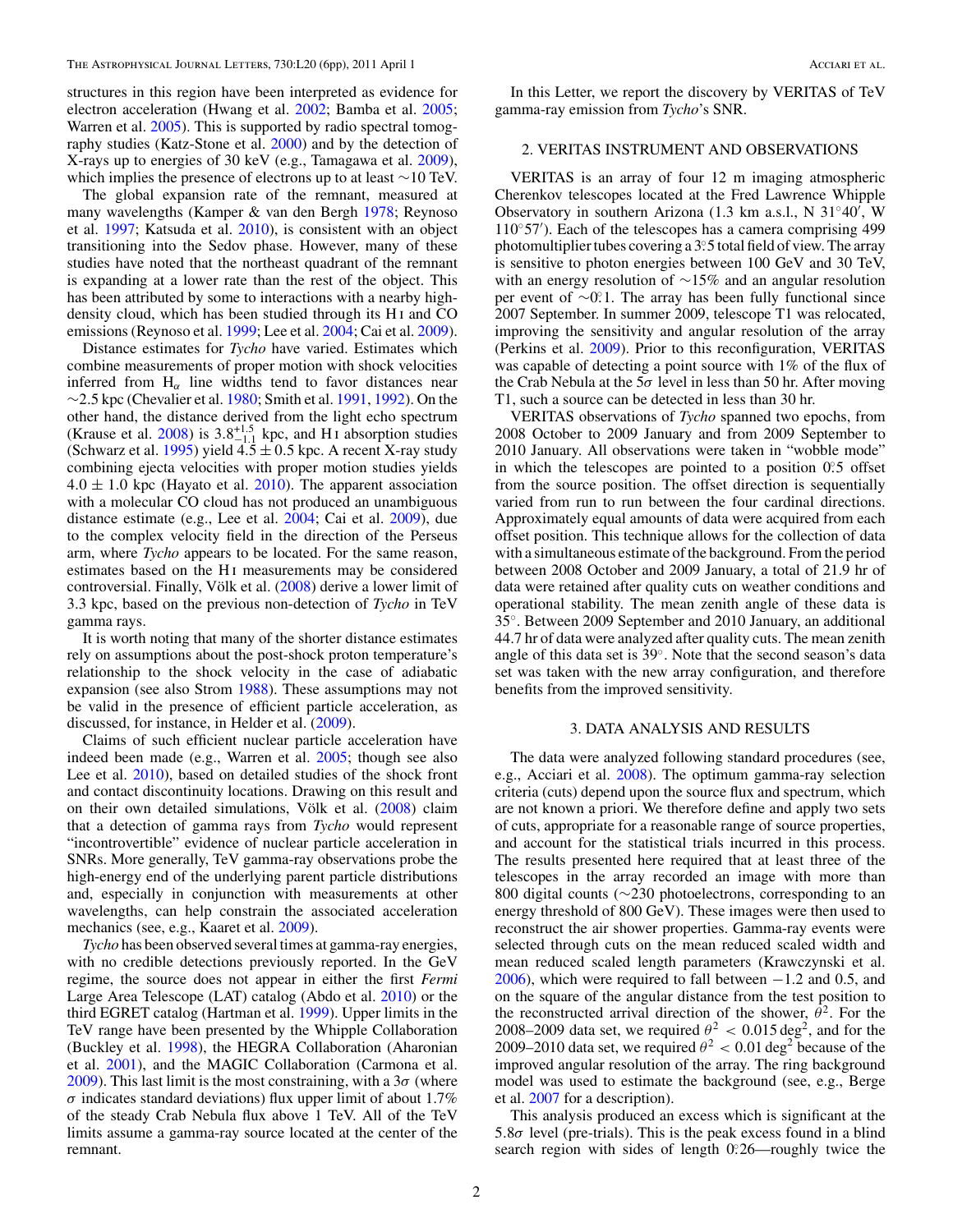

**Figure 1.** VERITAS TeV gamma-ray count map of the region around *Tycho*'s SNR. The color scale indicates the number of excess gamma-ray events from a region, using a squared integration radius of 0.01 deg<sup>2</sup> for the 2009/2010 data and 0.015 deg<sup>2</sup> for the 2008/2009 data. The centroid of the emission is indicated with a thick black cross. Overlaid on the image are X-ray contours from a *Chandra* ACIS exposure (thin black lines; Warren et al. [2005\)](#page-6-0) and <sup>12</sup>CO emission ( $J = 1$ –0) from the high-resolution FCRAO Survey (magenta lines; Heyer et al. [1998\)](#page-5-0). The CO velocity selection is discussed in the text. The VERITAS count map has been smoothed with Gaussian kernel of size 0.06. The point-spread function of the instrument (see the text) is indicated by the white circle. (A color version of this figure is available in the online journal.)

diameter of the radio remnant. A conservative a priori trials factor was determined by tiling this area with square 0.04 bins (Aharonian et al. [2006\)](#page-5-0), and additionally accounting for the two sets of applied cuts. This results in a 5*.*0*σ* post-trial significance.

#### *3.1. Morphology*

The morphology of the source was investigated by binning the uncorrelated acceptance-corrected map of excess event counts. Bins of size 0.05 were used to provide sufficient statistics for fits to source models. The map is compatible  $(\chi^2 = 508; \text{ndf} = 438; \text{Prob.} = 1.2\%)$  with a point source located at 00<sup>h</sup>25<sup>m</sup>27<sup>8</sup>.0, +64<sup>°</sup>10'50" (J2000) and hence we designate the object VER J0025+641. This position is derived from a simple symmetric Gaussian fit with a width fixed at the instrument point-spread function (i.e., the 68% containment radius for photons,  $\theta_{68\%} = 0.11$ ). While other source functions (e.g., an offset asymmetric Gaussian) may provide a marginally better fit (perhaps hinting at a more complex underlying source morphology), a likelihood ratio test shows that the extra degrees of freedom are not statistically justified in this data set.

As shown in Figure 1, the center of the fit position is offset by 0.04 from the center of the remnant. The statistical uncertainty in this location is 0.023, while the systematic uncertainty resulting from telescope pointing accuracy is 0.014. We note that the derived centroid position also depends on the source shape assumed for the fit. Future observations will allow more detailed study of the source morphology.

#### *3.2. Spectrum*

The differential photon spectrum between 1 and 10 TeV is shown in Figure [2.](#page-4-0) This spectrum is generated from the complete

data set after quality selection. The shape is consistent with a power law  $dN/dE = C(E/3.42 \text{ TeV})^{-\Gamma}$  with  $\Gamma = 1.95 \pm 0.014$  $0.51_{stat} \pm 0.30_{sys}$  and  $C = (1.55 \pm 0.43_{stat} \pm 0.47_{sys}) \times 10^{-14}$ <br>cm<sup>-2</sup> s<sup>-1</sup> TeV<sup>-1</sup>, where the systematic error on the flux is dominated by uncertainty in the energy scale. The  $\chi^2$  of the fit is 0.6 for one degree of freedom. The integrated flux above 1 TeV is  $(1.87 \pm 0.51<sub>stat</sub>) \times 10<sup>-13</sup>$  cm<sup>-2</sup> s<sup>-1</sup>, about 0.9% that of the steady Crab Nebula flux above the same energy.

#### 4. DISCUSSION

Figure 1 shows the TeV gamma-ray image of *Tycho*'s SNR. The color scale indicates the number of excess gamma-ray events in a region, using a squared integration radius of 0.015 deg2 for the 2008*/*2009 data and 0.01 deg2 for the 2009*/* 2010 data. The map has been smoothed with a Gaussian kernel of radius 0*.* ◦06. Overlaid on the image are X-ray contours from a *Chandra* ACIS exposure (thin black lines; Warren et al. [2005\)](#page-6-0). A contour map of 115 GHz line emission associated with the molecular <sup>12</sup>CO ( $J = 1-0$ ) transition, from the 14 m telescope of the Five College Radio Astronomy Observatory (FCRAO), is shown in magenta (Heyer et al. [1998;](#page-5-0) Taylor et al. [2003\)](#page-6-0). Following the analysis of Lee et al. [\(2004\)](#page-6-0), we have integrated over the velocity range  $-68 \text{ km s}^{-1}$  to  $-50 \text{ km s}^{-1}$ , revealing a cloud possibly interacting with the northeast quadrant of the remnant.

As can be seen from Figure 1, the peak of the gamma-ray emission is displaced somewhat to the northeast of the center of the remnant, toward the CO cloud. While this is provocative in the context of hadronically induced gamma-ray emission (see, e.g., Aharonian et al. [1994\)](#page-5-0), the statistical significance of the displacement is weak. Nevertheless, this is the general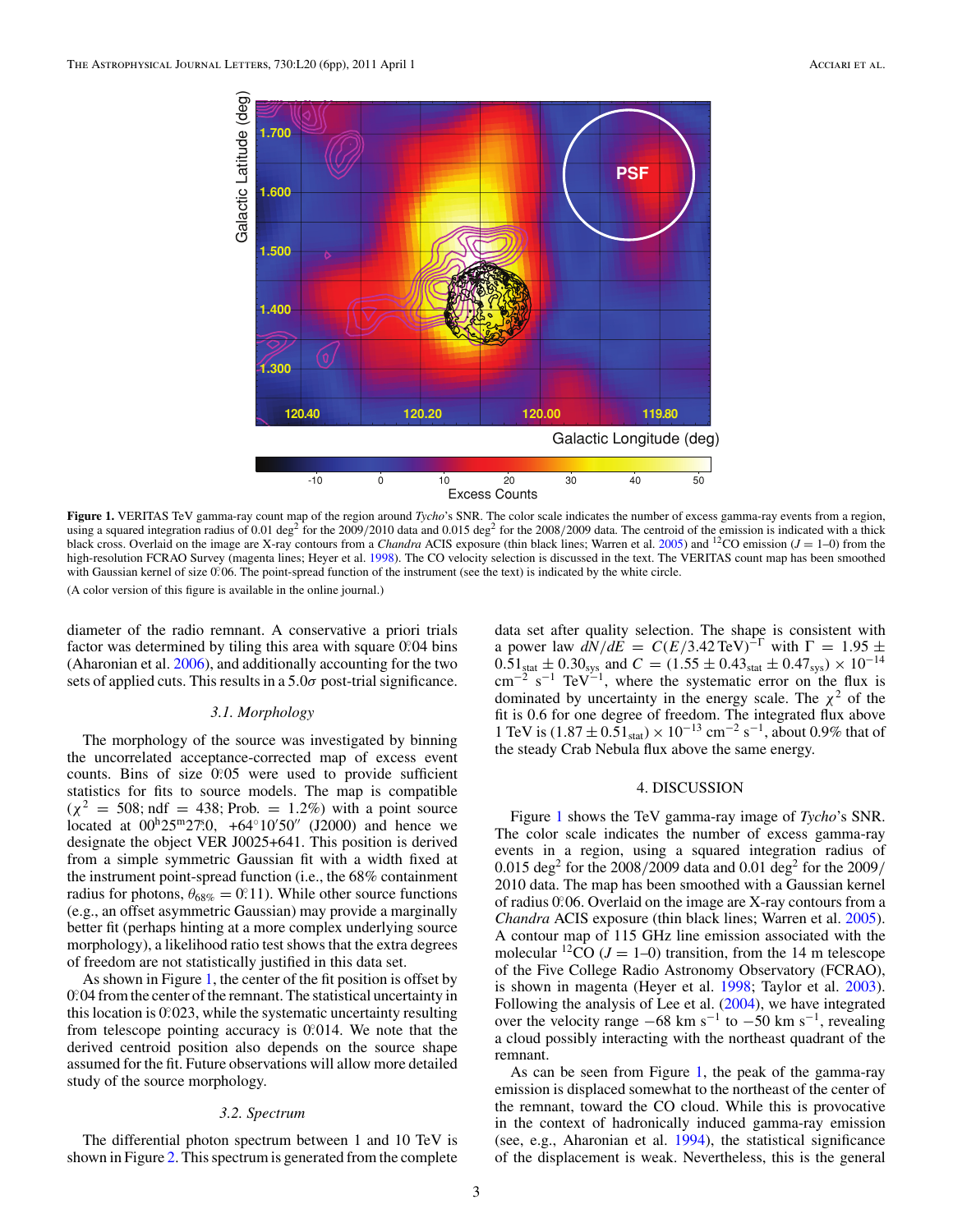<span id="page-4-0"></span>

**Figure 2.** Differential gamma-ray photon spectrum of *Tycho* as measured by VERITAS. The error bars represent 1*σ* statistical errors only. The solid red line shows the results of a power-law fit to the VERITAS data. The lower panel shows the residuals of the data from this fit. The dashed blue line represents the hadronic model of Völk et al. ([2008\)](#page-6-0) for gamma-ray emission from *Tycho*, scaled to 4 kpc. The details of the model and of the analysis are discussed in the text. (A color version of this figure is available in the online journal.)

morphology expected in the case of a shock*/*cloud interaction leading to gamma-ray emission, which is seen in several other remnants (see, e.g., Hewitt et al. [2009\)](#page-5-0). On the other hand, OH maser emission, a telltale sign of such interactions (Wardle & Yusef-Zadeh [2002\)](#page-6-0) has not been detected from this remnant (Frail et al. [1996\)](#page-5-0). A catalog search within our error box reveals no likely gamma-ray emission candidates at other wavelengths, so we tentatively associate the source with *Tycho*.

In Figure 3, we show simple model fits to the broadband spectrum of *Tycho*, generated assuming no influence from the molecular cloud. Two versions are considered—the one in which the TeV emission is dominated by leptonic (inverse Compton (IC) scattering; upper panel) processes, and the one in which it is dominated by hadronic (pion decay, lower panel) processes (Slane et al. [2010\)](#page-6-0). Here, we have assumed particle spectra of the form

$$
\frac{dN}{dE} = AE^{-\alpha}e^{-(E/E_c)}\tag{1}
$$

with the spectral index  $\alpha$  being fixed to the same value for the electrons and protons, but with the cutoff energy  $E_c$  being allowed to differ, as expected for loss-dominated distributions. We note the crucial point that, in both the leptonic and hadronic models, the total relativistic particle energy is dominated by hadrons, and it represents a significant fraction of the total supernova kinetic energy, estimated to be  $1.2 \times 10^{51}$  erg (Badenes et al. [2006\)](#page-5-0). Indeed, in both cases, the energy density of hadronic cosmic rays is likely sufficient to modify the supernova shock dynamics, supporting the conclusions of Warren et al. [\(2005\)](#page-6-0). The radio spectrum requires  $\alpha \approx 2.2$ , and we have assumed an ambient density  $n_0 = 0.2 \text{ cm}^{-3}$ , based on upper limits from X-ray measurements (Katsuda et al. [2010\)](#page-5-0). The distance is set to 4 kpc.

The radio data in Figure  $3$  are compiled from Reynolds  $\&$ Ellison [\(1992\)](#page-6-0). The X-ray data (shown in blue) represent the unfolded spectrum between ∼4 and 10 keV extracted from a deep *Suzaku* observation of *Tycho*. Features from Fe-K and weaker line emission have been removed. The TeV data points are from the VERITAS results reported here.



**Figure 3.** Radio, (non-thermal) X-ray, and very high energy gamma-ray emission from *Tycho*'s SNR, along with models for the emission. The upper panel shows a lepton-dominated model, while the lower panel shows a model dominated by hadrons. In each, the IC emission corresponds to the (cyan) longdashed curve, while the pion-decay emission corresponds to the (magenta) shortdashed curve. The solid curve at high energies is the sum of these components; at lower energies it corresponds to the synchrotron emission. See the text for discussion.

(A color version of this figure is available in the online journal.)

For the lepton-dominated scenario, we find the normalization and magnetic field required to reproduce the radio and X-ray emission by synchrotron radiation. The gamma-ray emission is then generated by IC scattering of cosmic microwave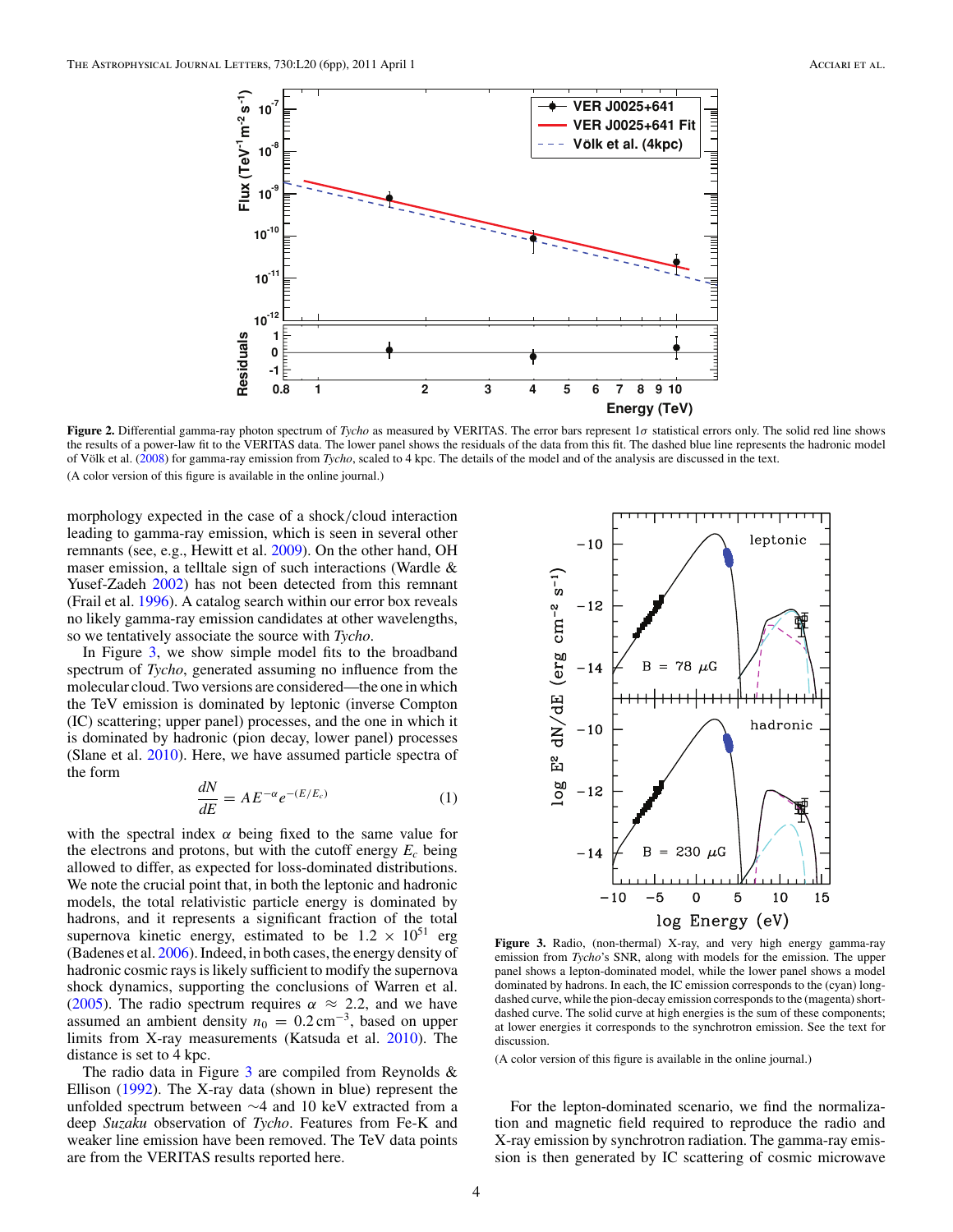<span id="page-5-0"></span>background photons. (The impact of adding an additional—even maximal—contribution from the dust-IR emission (Douvion et al. 2001) was investigated and found to make only a small difference in the overall IC spectrum.) The associated magnetic field is ∼80*μ*G, with a ∼15% uncertainty. Assuming an electron-to-proton number ratio  $\kappa_{ep} = 10^{-2}$ , as observed in the local cosmic-ray population, the total particle energy (dominated by protons) is  $1.8 \times 10^{50}$  erg, and the associated gamma-ray emission from  $\pi^0$  decay is negligible in the TeV band, as shown in the upper panel of Figure [3.](#page-4-0) The magnetic field required for this model is somewhat lower than the conventionally accepted  $\sim$ 200–300  $\mu$ G value that many derive (e.g., Ballet 2006; Völk et al. [2008;](#page-6-0) Marcowith & Casse [2010\)](#page-6-0), though it is within the range found by Warren et al.  $(2005)$ .

For the hadron-dominated scenario, we adjust the normalization of the proton spectrum to reproduce the observed TeV emission through  $\pi^0$ -decay (Figure [3,](#page-4-0) lower panel). The normalization of the electron spectrum is then reduced to a level at which the hadron-induced gamma-ray emission dominates, yielding a  $\kappa_{ep} \approx 4 \times 10^{-4}$ . The associated magnetic field required to reproduce the synchrotron emission is ∼230*μ*G. This value can be considered a lower limit, since a smaller  $\kappa_{ep}$  will require a larger magnetic field.

For this model, we find a total particle energy of  $\sim 8 \times 10^{50}$  erg. While this is perhaps uncomfortably large, it is based on emission involving only the mean gas density of the remnant. Any possible contribution of target material from the cloud would reduce the energy requirement. This could also be achieved if we loosen the assumption of a single power-law particle spectrum.

Our hadronic model is broadly consistent with that of Völk et al. [\(2008\)](#page-6-0), who employ a nonlinear kinetic particle acceleration model to derive a hadronically induced flux as a function of distance. As shown in Figure [2,](#page-4-0) with a source distance of 4 kpc, an ambient density of <sup>∼</sup>0*.*2 cm−3, and a magnetic field of ∼350*μ*G, their model provides a reasonable fit to our data. However, by scaling the flux to improve the fit, a distance estimate of 3*.*8 kpc can be obtained.

Finally, it is worth noting that the lowest magnetic field allowable in either of our models is ∼80*μ*G. This value is not only well above the typical ∼3*μ*G fields of the interstellar medium, it is significantly higher than expectations from shock compression of that field in moderate-density environments (see, e.g., Ellison & Vladimirov 2008). Hence, our detection of gamma rays from *Tycho*'s SNR represents additional evidence for magnetic field amplification in this remnant. While this conclusion is dependent on the validity of our one-zone emission approximation, it is not subject to large systematic uncertainties arising from the choice of electron spectrum, since, for a ∼80*μ*G field, the *Suzaku* and VERITAS data probe the same underlying electron energies.

#### 5. CONCLUSION

VERITAS has detected weak TeV gamma-ray emission from the SNR G120.1+1.4, also known as *Tycho*'s SNR. The total flux from the remnant above 1 TeV is ∼0*.*9% that of the Crab Nebula, making it one of the weakest sources yet detected in TeV gamma rays, and only the second confirmed Type Ia SNR gammaray emitter. SN1006, another Type Ia remnant, was observed by H.E.S.S. to have two distinct regions of weak (∼1% Crab) gamma-ray emission, one at the northeastern edge of the ∼0*.* ◦5 diameter remnant and one at the southwestern edge (Acero et al. 2010). Both of these regions are highly correlated with nonthermal X-ray emission and have spectra that are compatible with power laws of index  $\Gamma \sim 2.3$ . For SN1006, neither a leptonic nor a hadronic origin for gamma-ray emission can be firmly eliminated.

The photon spectrum of *Tycho* can be described by a power law with differential index  $1.95 \pm 0.51_{stat} \pm 0.30_{sys}$  and is compatible with the hadronic model of Völk et al.  $(2008)$  $(2008)$ , scaled for a distance of 3*.*8 kpc. We present another hadronic model which can also reproduce the data, although it requires a large energy content of cosmic rays. A leptonic external IC model also provides a tolerable fit to the data, though it requires a magnetic field somewhat lower than generally is accepted for *Tycho*. Notably, the lowest magnetic field allowed in either model is ∼80*μ*G, which may be interpreted as evidence for magnetic field amplification. The morphology of the emission is compatible with a point source, with the peak of the emission possibly offset from the center of the remnant. Detailed spectral and spatial studies will be possible with a deeper exposure.

This research is supported by grants from the U.S. Department of Energy, the U.S. National Science Foundation and the Smithsonian Institution, by the Natural Sciences and Engineering Research Council (NSERC) in Canada, by Science Foundation Ireland (SFI 10*/*RFP*/*AST2748), and by the Science and Technology Facilities Council in the UK. The research presented in this Letter has used data from the Canadian Galactic Plane Survey, a Canadian project with international partners, supported by NSERC. D.B.S. acknowledges the NASA Delaware Space Grant Program for its support of this research. J.P.H. acknowledges support from NASA grant NNX08AZ86G to Rutgers University.

*Facility:* VERITAS

#### REFERENCES

- Abdo, A. A., et al. 2010, [ApJS,](http://dx.doi.org/10.1088/0067-0049/188/2/405) [188, 405](http://adsabs.harvard.edu/abs/2010ApJS..188..405A)
- Acciari, V. A., et al. 2008, [ApJ,](http://dx.doi.org/10.1086/587736) [679, 1427](http://adsabs.harvard.edu/abs/2008ApJ...679.1427A)
- Acero, F., et al. 2010, [A&A,](http://dx.doi.org/10.1051/0004-6361/200913916) [516, A62](http://adsabs.harvard.edu/abs/2010A&A...516A..62A)
- Aharonian, F. A., Drury, L. O., & Voelk, H. J. 1994, A&A, [285, 645](http://adsabs.harvard.edu/abs/1994A&A...285..645A)
- Aharonian, F. A., et al. 2001, [A&A,](http://dx.doi.org/10.1051/0004-6361:20010591) [373, 292](http://adsabs.harvard.edu/abs/2001A&A...373..292A)
- Aharonian, F., et al. 2006, [ApJ,](http://dx.doi.org/10.1086/498013) [636, 777](http://adsabs.harvard.edu/abs/2006ApJ...636..777A)
- Badenes, C., Borkowski, K. J., Hughes, J. P., Hwang, U., & Bravo, E. 2006, [ApJ,](http://dx.doi.org/10.1086/504399) [645, 1373](http://adsabs.harvard.edu/abs/2006ApJ...645.1373B)
- Ballet, J. 2006, [Adv. Space Res.,](http://dx.doi.org/10.1016/j.asr.2005.03.047) [37, 1902](http://adsabs.harvard.edu/abs/2006AdSpR..37.1902B)
- Bamba, A., Yamazaki, R., Yoshida, T., Terasawa, T., & Koyama, K. 2005, [ApJ,](http://dx.doi.org/10.1086/427620) [621, 793](http://adsabs.harvard.edu/abs/2005ApJ...621..793B)
- Berge, D., Funk, S., & Hinton, J. 2007, [A&A,](http://dx.doi.org/10.1051/0004-6361:20066674) [466, 1219](http://adsabs.harvard.edu/abs/2007A&A...466.1219B)
- Buckley, J. H., et al. 1998, A&A, [329, 639](http://adsabs.harvard.edu/abs/1998A&A...329..639B)
- Cai, Z., Yang, J., & Lu, D. 2009, [Chin. Astron. Astrophys.,](http://dx.doi.org/10.1016/j.chinastron.2009.09.005) [33, 393](http://adsabs.harvard.edu/abs/2009ChA&A..33..393C)
- Carmona, E., Costado, M. T., Font, L., Zapatero, J., & for the MAGIC Collaboration. 2009, arXiv[:0907.1009](http://www.arxiv.org/abs/0907.1009)
- Chevalier, R. A., Kirshner, R. P., & Raymond, J. C. 1980, [ApJ,](http://dx.doi.org/10.1086/157623) [235, 186](http://adsabs.harvard.edu/abs/1980ApJ...235..186C)
- Dickel, J. R., van Breugel, W. J. M., & Strom, R. G. 1991, [AJ,](http://dx.doi.org/10.1086/115837) [101, 2151](http://adsabs.harvard.edu/abs/1991AJ....101.2151D)
- Douvion, T., Lagage, P. O., Cesarsky, C. J., & Dwek, E. 2001, [A&A,](http://dx.doi.org/10.1051/0004-6361:20010447) [373, 281](http://adsabs.harvard.edu/abs/2001A&A...373..281D)
- Ellison, D. C., & Vladimirov, A. 2008, [ApJ,](http://dx.doi.org/10.1086/527359) [673, L47](http://adsabs.harvard.edu/abs/2008ApJ...673L..47E)
- Frail, D. A., Goss, W. M., Reynoso, E. M., Giacani, E. B., Green, A. J., & Otrupcek, R. 1996, [AJ,](http://dx.doi.org/10.1086/117904) [111, 1651](http://adsabs.harvard.edu/abs/1996AJ....111.1651F)
- Hartman, R. C., et al. 1999, [ApJS,](http://dx.doi.org/10.1086/313231) [123, 79](http://adsabs.harvard.edu/abs/1999ApJS..123...79H)
- Hayato, A., et al. 2010, [ApJ,](http://dx.doi.org/10.1088/0004-637X/725/1/894) [725, 894](http://adsabs.harvard.edu/abs/2010ApJ...725..894H)
- Helder, E. A., et al. 2009, [Science,](http://dx.doi.org/10.1126/science.1173383) [325, 719](http://adsabs.harvard.edu/abs/2009Sci...325..719H)
- Hewitt, J. W., Yusef-Zadeh, F., & Wardle, M. 2009, [ApJ,](http://dx.doi.org/10.1088/0004-637X/706/2/L270) [706, L270](http://adsabs.harvard.edu/abs/2009ApJ...706L.270H)
- Heyer, M. H., Brunt, C., Snell, R. L., Howe, J. E., Schloerb, F. P., & Carpenter, J. M. 1998, [ApJS,](http://dx.doi.org/10.1086/313086) [115, 241](http://adsabs.harvard.edu/abs/1998ApJS..115..241H)
- Hwang, U., Petre, R., Szymkowiak, A. E., & Holt, S. S. 2002, [J. Astrophys.](http://dx.doi.org/10.1007/BF02702469) [Astron.,](http://dx.doi.org/10.1007/BF02702469) [23, 81](http://adsabs.harvard.edu/abs/2002JApA...23...81H)
- Kaaret, P., et al. 2009, astro2010: The Astronomy and Astrophysics Decadal Survey, Science White Papers, [145](http://adsabs.harvard.edu/abs/2009astro2010S.145K)
- Kamper, K. W., & van den Bergh, S. 1978, [ApJ,](http://dx.doi.org/10.1086/156435) [224, 851](http://adsabs.harvard.edu/abs/1978ApJ...224..851K)
- Katsuda, S., Petre, R., Hughes, J. P., Hwang, U., Yamaguchi, H., Hayato, A., Mori, K., & Tsunemi, H. 2010, [ApJ,](http://dx.doi.org/10.1088/0004-637X/709/2/1387) [709, 1387](http://adsabs.harvard.edu/abs/2010ApJ...709.1387K)